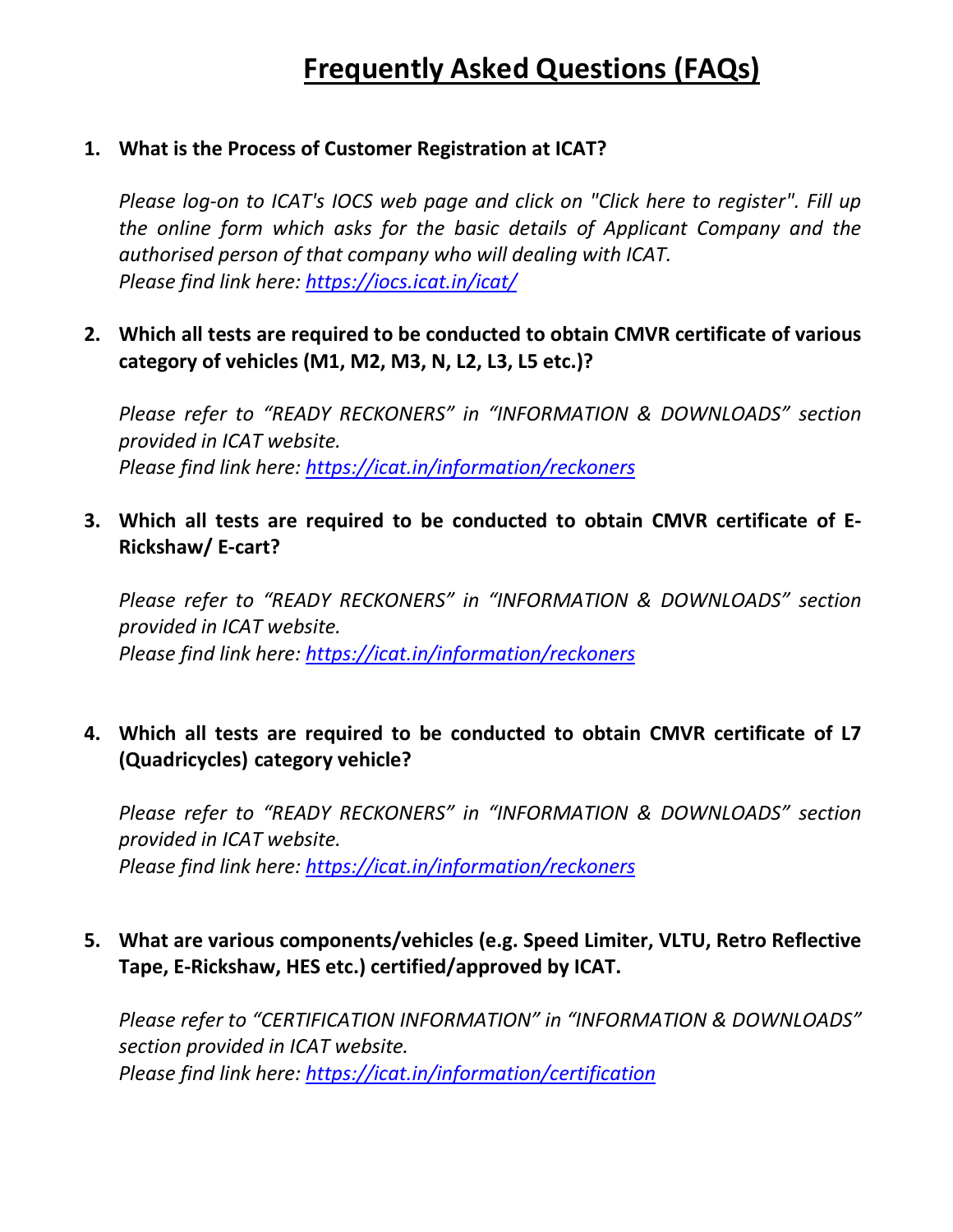## **6. Does ICAT provide information about COP defaulters?**

*Please refer to "Engine & Vehicle CoP Defaulter list" in the "CERTIFICATION INFORMATION" provided in "INFORMATION & DOWNLOADS" section provided in ICAT website. Please find link here:<https://icat.in/information/certification>*

# **7. Can ICAT help for registration of vehicle?**

*No. ICAT can help for testing & certification of various category of vehicles as per CMVR. The manufacturers have to coordinate this activity with concerned transport authority/RTOs.*

# **8. Can ICAT help for export homologation of vehicles for various countries?**

*Yes, ICAT has tie-ups with various renowned Global Certification Agencies through which ICAT can support in facilitating Type Approval Certification for identified countries.*

## **9. How can a Foreign Vehicle Manufacturer obtain Indian CMVR certificate?**

*Any foreign vehicle manufacturer can apply for Indian CMVR Certificate at ICAT through online certification portal/IOCS of ICAT. ICAT's Certification Business Unit (CBU) will coordinate and send the required details/documents.*

## **10. What is PLI-Auto Scheme of Ministry of Heavy Industries (MHI)?**

*Ministry of Heavy Industries has introduced the Production-Linked Incentive (PLI) Scheme in the Automobile and Auto Components sectors for Enhancing India's Manufacturing Capabilities and Enhancing Exports – Atmanirbhar Bharat. The scheme offers financial incentives to boost domestic manufacturing of Advanced Automotive Technology products and attract investments in the automotive manufacturing value chain. For more details refer to website of Ministry of Heavy Industries (MHI).*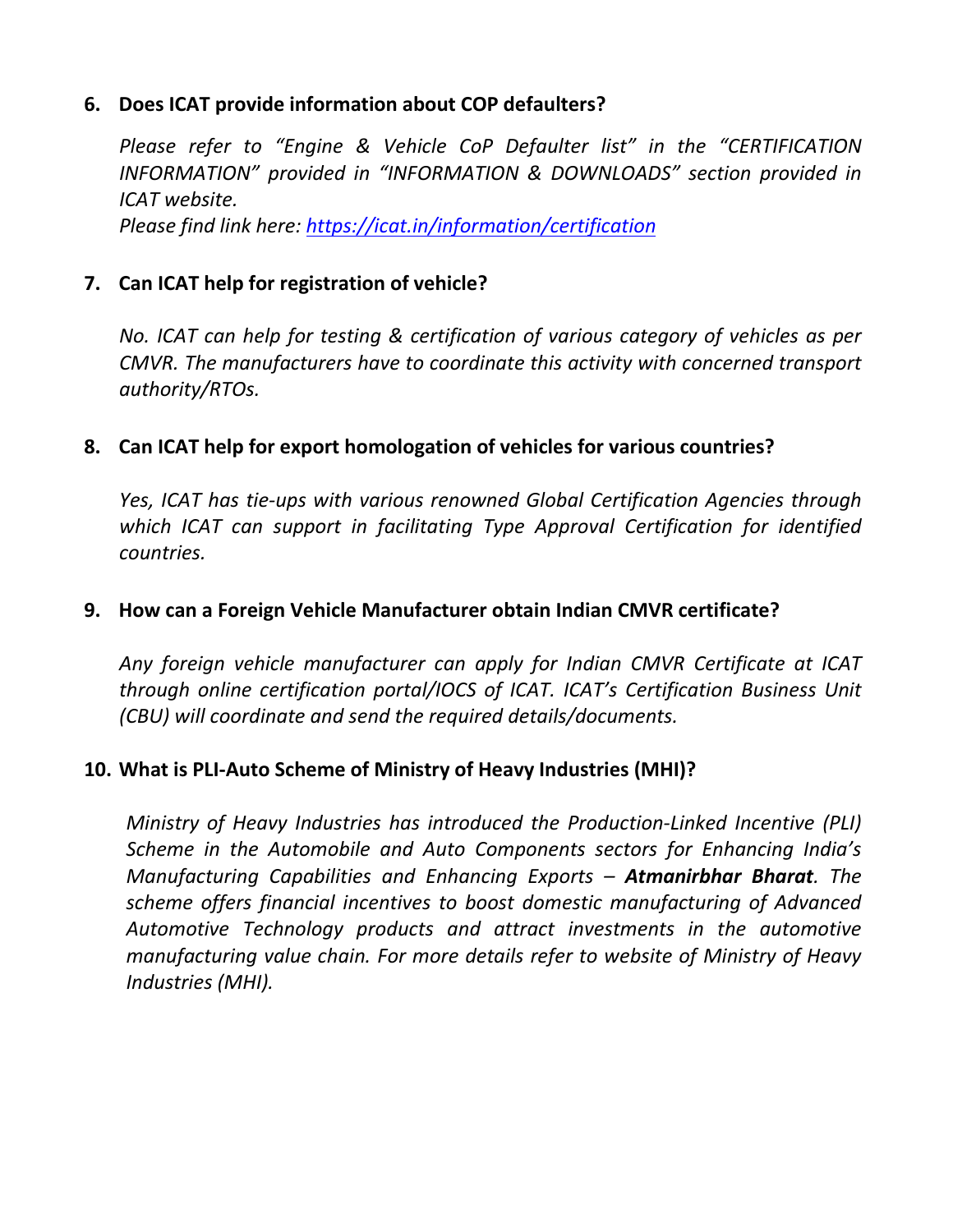#### **11. What is FAME Scheme?**

*The Ministry of Heavy Industries formulated the scheme Faster Adoption and Manufacturing of (Hybrid &) Electric Vehicles in India (FAME India) in 2015 to promote adoption of electric/ hybrid vehicles (xEVs) in the country. At present, Phase-II of FAME India Scheme is being implemented for a period of 5 years w.e.f. April 01, 2019.This phase focuses on supporting electrification of public & shared transportation and aims to support, through subsidies.* 

# **12. Can ICAT take up a turnkey project for designing complete Electric Vehicle (EV)?**

*Yes. ICAT can take up such turnkey projects to support automotive industry.*

## **13. When will CAFE-II Regulation be notified?**

*Corporate Average Fuel Efficiency (CAFE)-II Regulation will be notified in April 2022.*

## **14. What is RDE Testing & What are its Objectives?**

*RDE is basically Real Driving Emissions (RDE). The objectives of RDE are to check the behavior of vehicle from emissions perspective on actual road conditions. Also it aims at to correlate the emission results obtained with lab conditions & with road conditions.*

# **15. What are the Safety Components covered in AIS:037 regulation for TAC & COP of Components?**

*For detailed list of Safety Components, please refer AIS: 037 standard. This standard can be downloaded from "INFORMATION & DOWNLOADS" section provided in ICAT website.* 

*Please find link here: <https://icat.in/information/ais>*